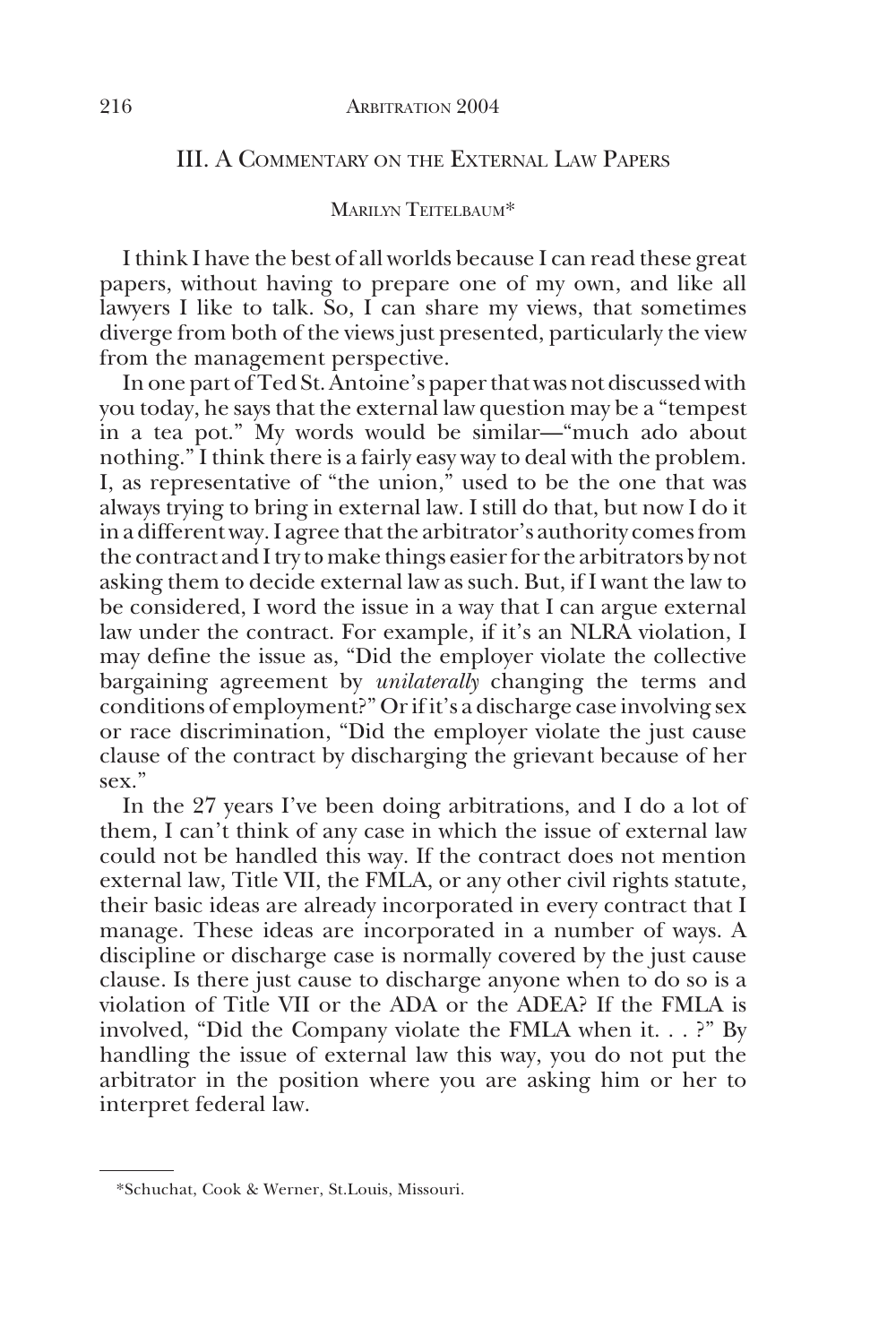There's also another provision that I've used to make arbitrators feel more comfortable. Almost every collective bargaining agreement has a clause that says that if any provision of this contract is in conflict with or is a violation of federal or state law, it is void. So to the extent any action of the company, such as a discharge, is in violation of the ADA or ADEA, it cannot be upheld under this contract provision even though the company claims that other provisions allow it. So, the issue of permitting or requiring employees or employers to violate the law does not really arise if you apply this contract clause.

Let me give you a couple other examples. Let's take the FMLA. Let's say the union has agreed to a no-fault absentee policy. But if someone is on an FMLA qualifying leave, the employer cannot charge the employee points while on that leave. And, if the company disciplined the person for reasons that included an FMLA absence, it would violate the just cause provision as well as the FMLA. So I tell the arbitrators about the FMLA while still asking them to decide the case under the just cause clause.

On NLRB issues, the most common matters involve either unilateral change or a discharge or discipline for union activities. Usually we process the case under the just cause provision or as a unilaterally (non bargained) change in the contract. Whatever the case, however, the union is not asking the arbitrator to decide whether the action violates the NLRA. The only possible NLRA violation that I am aware of that may not also be a contractual violation relates to the production of information. If there is nothing in the contract giving the union the right to information, it is not very credible to state the issue as a contract violation. There are some rumblings that the Labor Board may begin deferring charges relating to information requests to arbitration. We have so far successfully argued to the Board that it should not defer those cases, however.

Let's turn to the Americans with Disabilities Act. I used to argue violations of this Act, e.g., reasonable accommodation, disability, etc. Now, partially because the ADA has been interpreted by the courts so restrictively, I use the nondiscrimination clause in the collective bargaining agreement. My position is that the nondiscrimination clause in the contract, combined with a just cause clause, is much broader than the ADA. I approach the problem not by examining the three-pronged definition of disability in the Act (actually disabled, record of disability, perceived as disabled), but by asking such questions as, "Is it reasonable for the employer to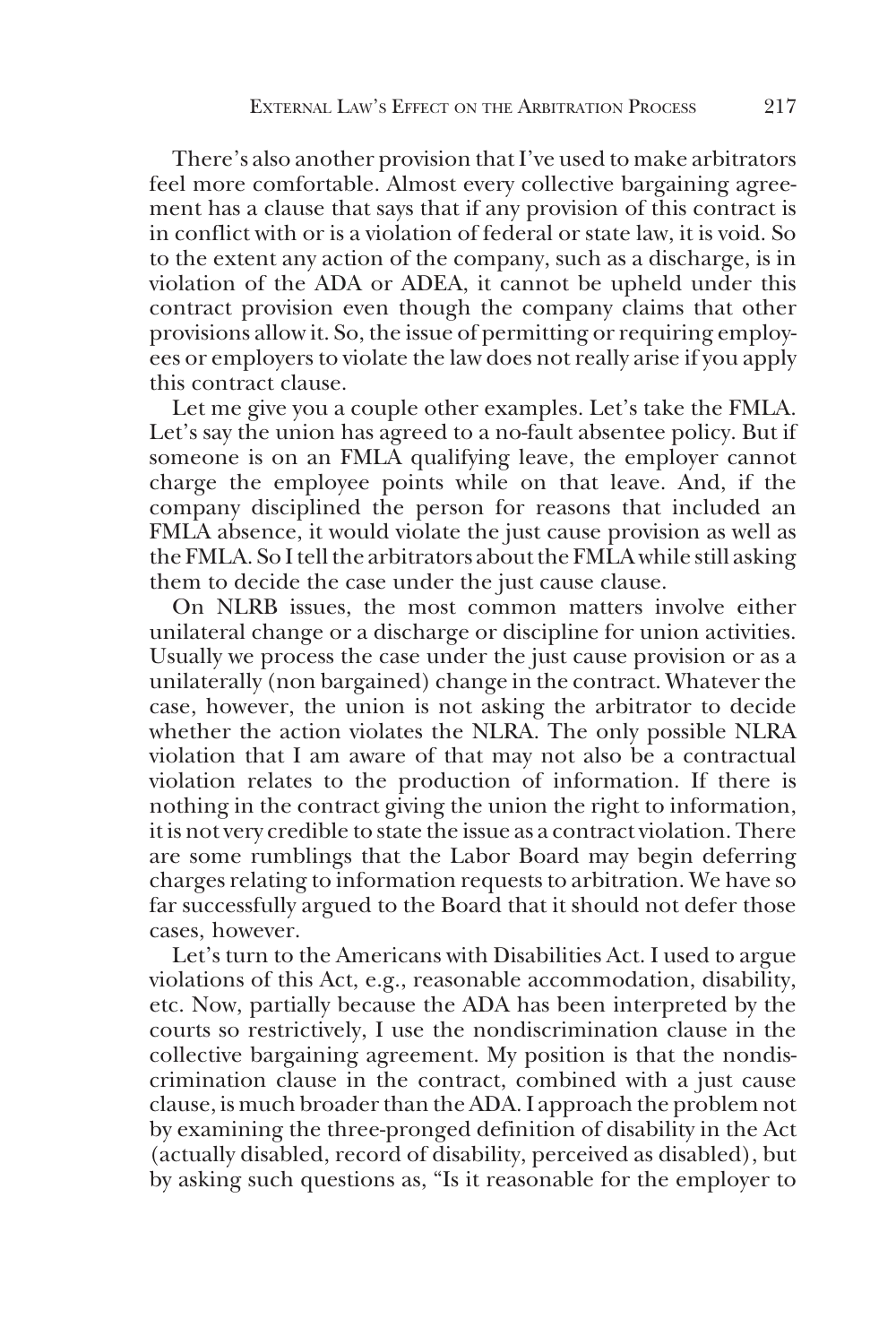accommodate them in this way? Is their disability interfering with them doing their regular job? And, is there a reasonable way to accommodate them?" In an Ameren case that I had, the employer brought in ADA case law and argued that there was no violation of the ADA. The company was actually thereby asking the arbitrator to decide the case under external law. I argued that the dispute was not one of external law, it was not the ADA, rather, it was the nondiscrimination clause in the agreement, and that clause was not tied to the ADA. My argument won that case.

Furthermore, our position since the Supreme Court's decision in *Wright*<sup>1</sup> is to advise our union clients not to identify specific statutes in their nondiscrimination clause, but simply to say that the parties will not discriminate because of race, sex, etc. We do this because we don't want to make a federal case out of arbitration, and we do not want to prejudice the employee's court case if the arbitrator does not find for him or her. I want the employee to have another bite of the apple because a court case is not an arbitration. If I have a choice, I want to try my employment discrimination case before a jury. If I have a decent case based on just cause, I go for that just cause case. If there is some evidence of discrimination, I throw it in. If there's a lot of evidence, I certainly put that in, but I know as a practical matter that if the arbitrator thinks that there is serious discrimination, he or she will reinstate the employee.

I do not think that the "intent" of the nondiscrimination clause is ever going to have a great impact on the arbitration process for two reasons. First, these nondiscrimination clauses go back 30, 40 years and we are not going to find anybody alive, well enough, interested, and knowledgeable enough to testify to the original intent. Second, the just cause provision and the conflicts clause are going to apply to all discrimination issues regardless of the original intent of the nondiscrimination clause.

With respect to Ted's concern about the seniority case that was reversed on appeal, remember, contracts are renewed every two or three years. If the law changes you can file another grievance or the company can contend that the provision doesn't apply because the law changed. I don't have much concern about the law changing and I don't think you should either because you interpret the contract in light of then-current law.

<sup>1</sup> Wright v. Universal Maritime Serv. Corp., 525 U.S. 70 (1998).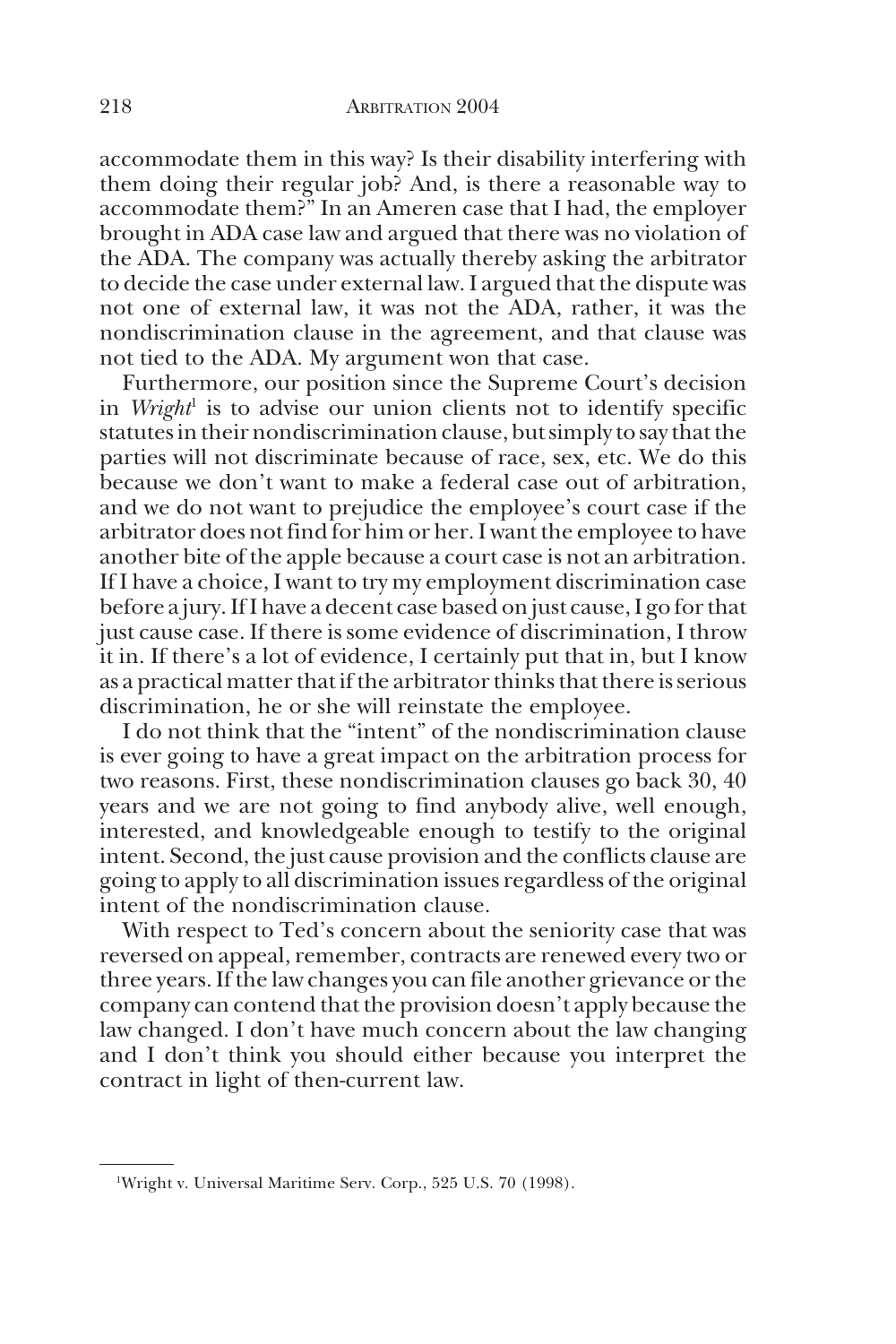The point I want to end with is Bob's statement concerning class action relief and that the arbitrator who awarded it would go off his list. I don't want any of you to be intimidated by that promise because you will be added to a lot more lists by doing that.

IV. PANEL DISCUSSION

| <b>Moderator:</b> | Theodore J. St. Antoine, Past President and NAA                   |
|-------------------|-------------------------------------------------------------------|
|                   | Member, Ann Arbor, Michigan                                       |
|                   | <b>Management:</b> Robert Vercruysse, Vercruysse Murray & Calzone |
|                   | Bingham Farms, Michigan                                           |
| <b>Labor:</b>     | Marilyn S. Teitelbaum, Schuchat, Cook &                           |
|                   | Werner, St. Louis, Missouri                                       |

**Vercruysse:** There are a few things that need to be discussed in light of Marilyn's comments. First, parties do write collective bargaining agreements that are explicit with regard to what the arbitrators can do with civil rights clauses. What they say is that the terms and conditions of this contract shall be applied without regard to race, color, religion, national origin, weight, height, marital status—whatever they want. If that's what the contract says, they are not reaching out and bringing Title VII into the collective bargaining agreement.

Contracts that I've negotiated since 1972 have all contained that clause. And where they do not, I try to get that changed because the union generally does not want to incorporate outside law and put themselves in a situation where we give to arbitrators, clearly and distinctly, the authority to decide discrimination issues. So the parties have the opportunity to give to arbitrators the ability to decide discrimination cases and keep them out of the courts. Unions are very careful, as Marilyn indicated, to make it clear that they're not giving up that second bite of the apple. They want to ensure that they still have the right to file their Title VII case after the arbitrator's already decided that the employer did not discriminate against the employee and terminated him or her for just cause.

Another interesting issue concerns the conflict between seniority rights and the application of Civil Rights statutes. What the employer is trying to do, for example, is make a more diverse work force because the employer has a desire for greater degrees of diversity in the workforce. If seniority consistently controls, as it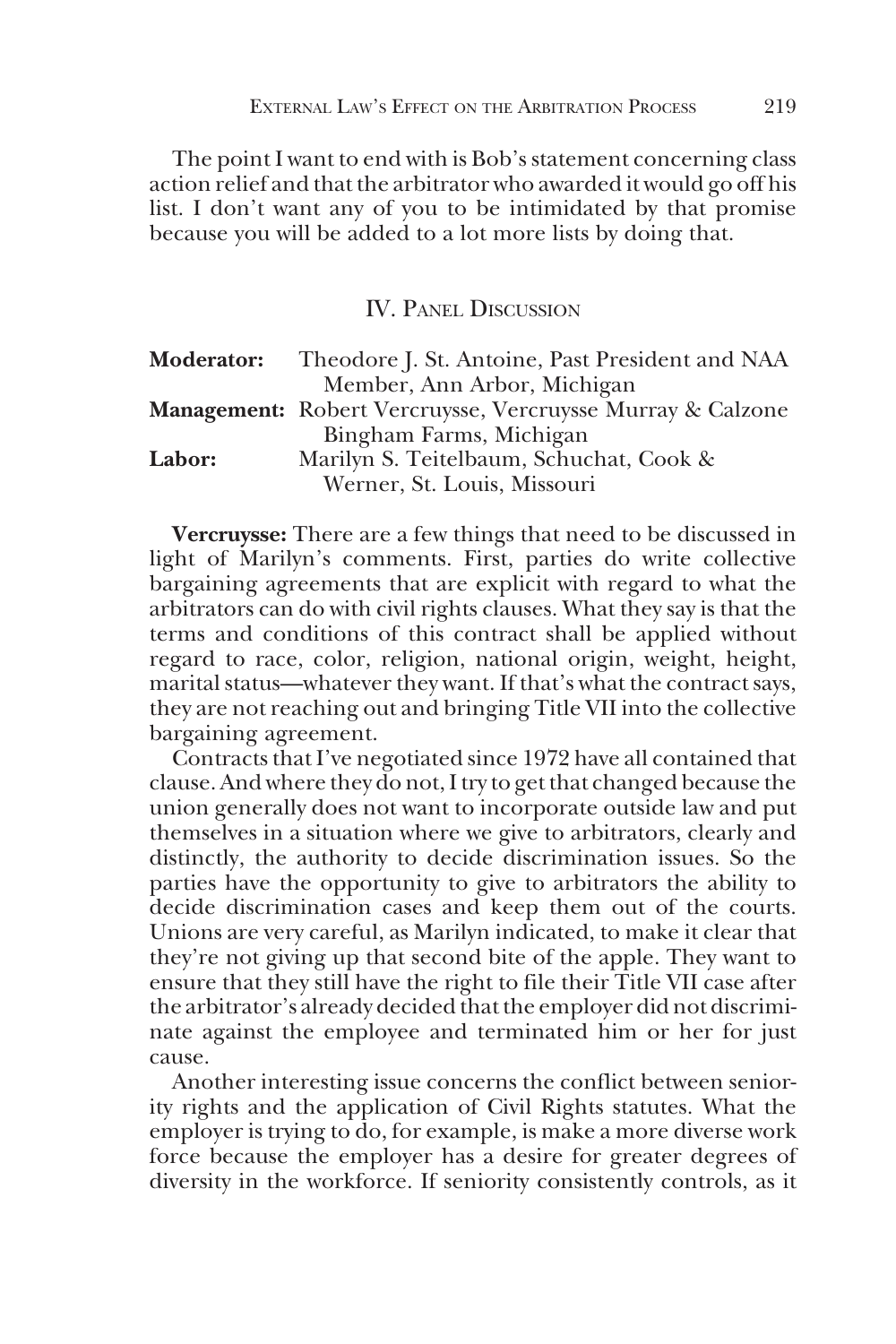does in many of the plants in the rust belt, it's going to be a long time before we see any minority group members becoming skilled tradesmen. So the employer, on the side of trying to do what's right, is pushing the terms of the seniority provisions of the contract in order to try to get people in the workforce.

Another difficult area comes when there is conflict between seniority and the right of the employee to have a better job. An employee with a disability may want to work and may be able to work in the tool crib. But tool crib jobs generally go to higher seniority employees because they are desirable. If you have somebody who is physically disabled and you want to find work for them, that's often a spot for them, and it's a desirable solution under external law. The seniority clause, therefore, stops that employer who wants to try to do the right thing and keep the disabled employee in the work place, making good money.

Both Marilyn and I understand these conflicts and we know how to write language that gives arbitrators the signals about what authority they have. And Marilyn and I also know when to let the courts decide the issue. I think the combination of Mittenthal, St. Antoine, and Meltzer is a powerful combination for you to look at in the historical application of the law and the arbitral law that will allow you to continue to be upheld by all the courts in the world that's look to the agreement of the parties.

**St. Antoine:** Before I open the floor to questions, I want to make sure that all of you, especially the non-lawyers, are aware of the two important Supreme Court cases mentioned by Bob and Marilyn. One of them, *Alexander v. Gardner-Denver,* was decided under a collective bargaining agreement in the 1970s. The Supreme Court concluded that an employee, who lost his case in arbitration, could take his claim of a Title VII racial discrimination violation to federal court. The Court essentially reasoned that all the arbitrator was deciding was the contract claim under the collective bargaining agreement and that left open the statutory claim under Title VII. To use a phrase that our friend David Feller often used—"it wasn't a case of two bites at the apple, it was two apples at which you had one bite each."

In the 1990s the Supreme Court decided the famous *Gilmer* case involving a non-union situation in which a stock broker agent had signed an agreement with his employer that all disputes would be decided finally by the arbitrator, including statutory claims. When the employee tried to take an age discrimination directly to court, the employer argued successfully that he was precluded from going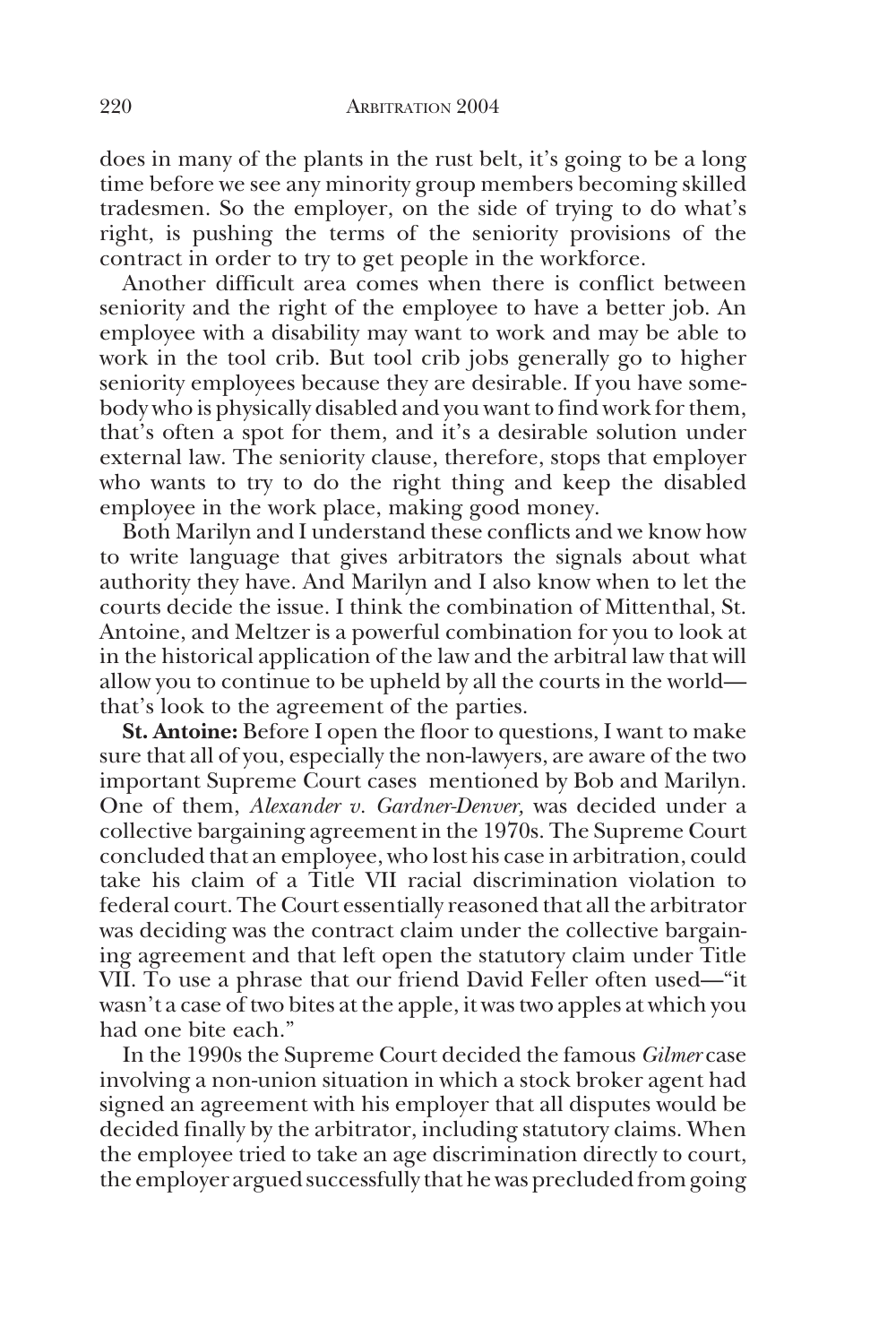to court because he waived the statutory right to do so. The Court then permitted the arbitrator to decide both the contract claim and the statutory claim. What Bob is pointing out is that parties can write their contracts differently and indeed, in the subsequent *Wright* case, the Supreme Court held that a union might be able to waive an individual employee's right to take his or her complaint to the courts, but to do so, the waiver had to be "clear and unmistakable." It's my impression that most unions are probably not going to enter into any such waiver because they are fearful of the political consequences, e.g., making their black members feel they are somehow being deprived of rights they otherwise would have. Or, as Marilyn alluded to, unions believe that employees should have a chance to get before a judge and jury.

I do wonder whether unions, perhaps with some employers' help, couldn't be persuaded to give up the right to go to court on behalf of their constituents or surrender the right of bargaining unit members to go to court in return for some other employee benefit. Bob pointed out that it costs something like \$150,000 or more to litigate a civil rights case, and on the coasts it's more than \$200,000. That's a lot of money. Why haven't unions thought more imaginatively about being prepared to waive the rights of the employee to go to court clearly and unmistakably and letting the arbitrator decide it in final and binding fashion as arbitrators do with most other matters? That would be a nice bargaining chip for other benefits for the bargaining unit. I do wonder how often it is an advantage to have that second bite at the second apple. When Mr. Alexander got to federal court, he lost. The arbitrator's decision, in effect, was seconded by the Federal District Court. I would ask both in terms of the conservation of resources and the greatest good for the greatest number, whether it isn't a mistake to insist on always allowing employees to have a second bite at the apple.

**Teitelbaum:** It's not clear yet to me and I don't think it's clear in the law that if the unions clearly and unmistakably agreed to waive those rights, the employee would be precluded from going to court. Let's say that an arbitrator did find that an employee was discharged because of race. If the arbitrator does not have authority to award the kind of damages that the employee could obtain under Title VII, I'm not sure that the waiver would stand up.

I don't want to prejudice the rights of the employees to go to court for a variety of reasons. First, although we have discovery in arbitration, we don't have the kind of discovery that the employee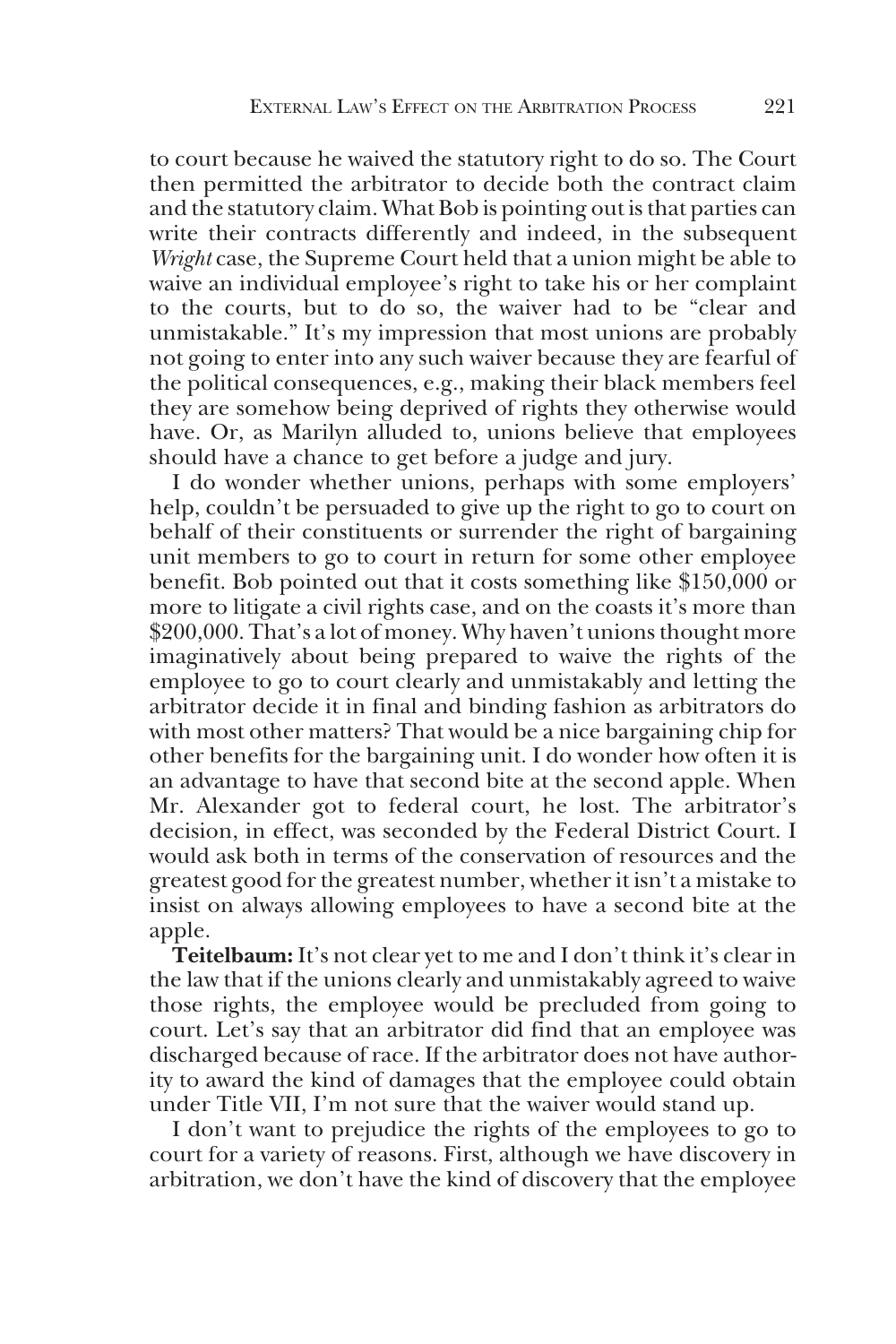has when he or she goes into court. And there are other issues. Arbitration gets the case done faster, but the employee does not have the same damage potential as a court decision.

I would like to go back to my earlier statement about contract language and external law. Is there anyone in the audience who believes if a person was discharged because they were black, that that would not violate the just cause clause? So that takes care of all your discharge/discipline issues. If you found a clause that was in violation of federal or state law and there's a clause in the contract, that anything in violation of federal or state law is void—is there anybody here that wouldn't void out something in violation of federal law such as a no-fault absentee policy applied to FMLA qualified leave? You just don't have this problem if the advocates present it to you correctly. Unfortunately, it looks like a lot of them present it to you "as whether there is a violation of the NLRB or of Title VII." That's not the question.

**St. Antoine:** Let's get the audience involved. Would you please move up and use the microphone and announce yourselves?

**From the Floor:** Is there any agency that would facilitate the kind of negotiations that would lead to some sort of consent on the part of the parties to have the arbitrator deal with these things dispositively?

**Vercruysse:** I serve on the EEO's mediation and arbitration committee in the Michigan area and one of the things we're talking about is trying to get early resolution of discrimination claims by referring them to mediation and also talking about arbitration as another way of resolving those claims.

**From the Floor:** How about language making the arbitrator's decision final and dispositive? The EEOC will resist that.

**Vercruysse:** I think we need to work on the EEOC. Marilyn and I both participate in the ABA EEO committee and I participate in the NLRB Developing Labor Law Committee. I think all of us have an obligation to talk about this as a concept that we can work on to get more inexpensive justice. The only thing that we have to make sure of is that the quality of justice stays at a high level.

**From the Floor:** And that there's full relief.

**Vercruysse:** Yes. That's why I think the due process protocols that were developed are so important to this concept of allowing arbitration to take over and have a more important role to play in the resolution of the discrimination aspect of the disputes that arise.

**From the Floor:** Do you recommend it to your employers?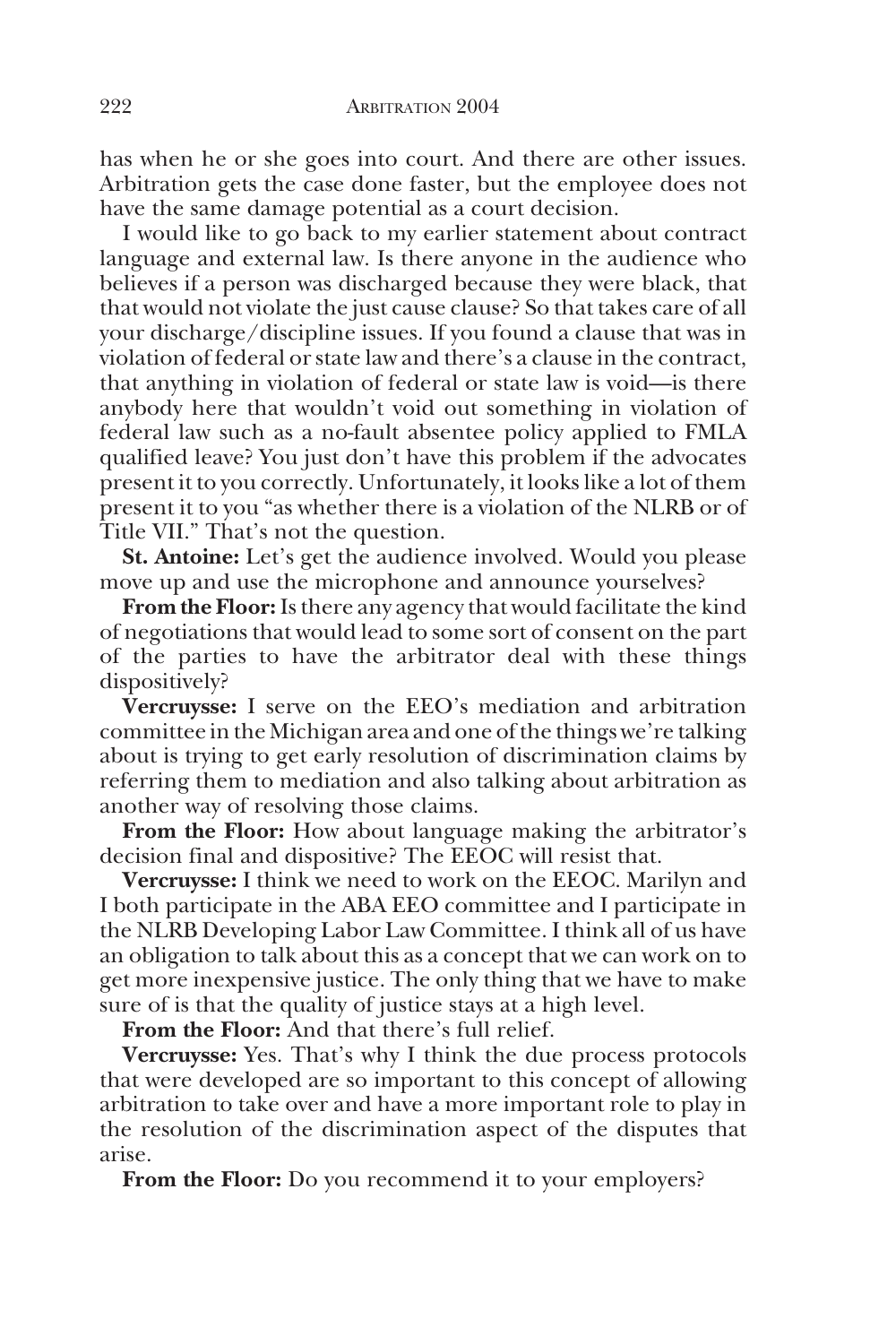**Vercruysse:** No. I like the idea of having three judges and then the opportunity to appeal it to the Supreme Court if somebody makes a mistake of law. I know that this is a topic that's being talked about all the time.

**From the Floor:** I want to stir the pot a little more here. I worry about judicial review in the courts. Take a case where an arbitrator is empowered by the parties to apply external law and then hands down an award. The losing party files in court and raises the now judicially engrafted ground for vacating awards under section 10 of the FAA, i.e., manifest disregard of the law. I think arbitrators should be aware of the fact that if you accept that authority to interpret external law, you may also be allowing the courts to apply a different and a higher standard of judicial review. Of course, the subquestion is this: If you are going to interpret the law because you've been empowered to do so, do you interpret the law as written by the Supreme Court or by the Circuit Court of Appeals in which you're sitting and hearing the arbitration?

**St. Antoine:** The famous footnote 21 in *Alexander v. Gardner-Denver* may apply here. The footnote, which has been followed by many federal courts, says that if the arbitrator's decision has followed fair procedures and if the arbitrator knows what he or she is doing in terms of the law, that award can be admitted to the federal district court in a subsequent trial and given "great weight." While it isn't dispositive technically, quite a few courts have taken advantage of that footnote and have given great weight to the arbitrator's award on the discrimination claim.

**From the Floor:** With all due respect, I wrote the only amicus brief in favor of deferral of arbitration filed with the Supreme Court in *Gardner Denver*.

**St. Antoine:** Maybe you won something in 21.

**From the Floor:** Footnote 21 may be the result of the brief that I filed. That still, I think, does not reach the issue of the manifest disregard standard, which increasingly the circuit courts are beginning to apply and which the Supreme Court has yet to talk about since *Wilko v. Swan*. It's an open season.

**Teitelbaum:** I agree with you. That's just another reason not to incorporate specifics on the law into the contract. If the arbitrator tries to apply the ADA, for example, he or she is likely to make some serious mistakes and get the decision reversed. I agree with you.

**From the Floor:** I question whether a union has the authority to bargain a provision requiring the employee to submit their civil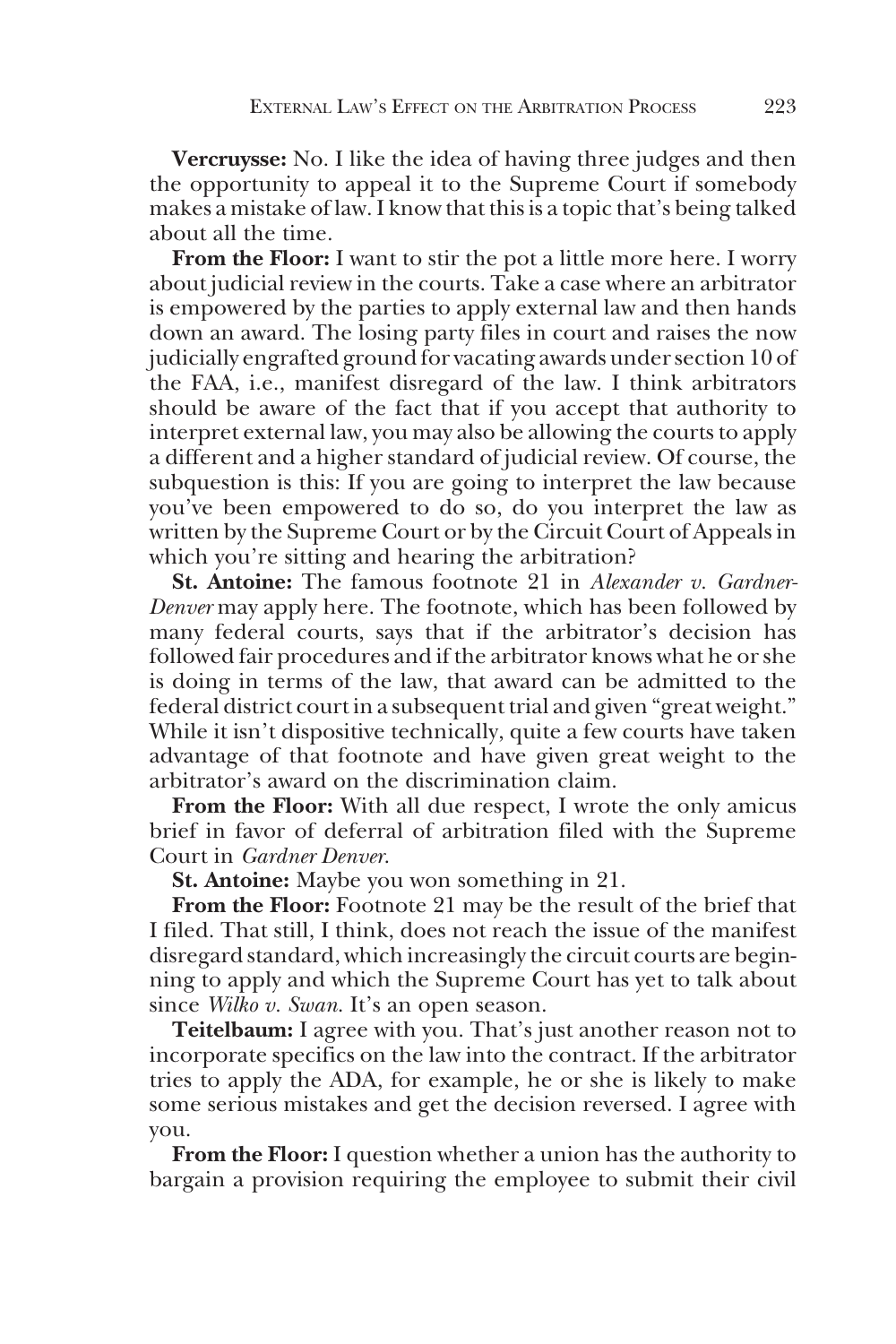rights claim to arbitration. I think that it is discriminatory for a union to condition an employee's waiver of that right on his or her right to participate in the grievance procedure.

**Teitelbaum:** I don't think that there's any way that we could put a clause in the contract that says the employee is obligated to do it. But what we have is a grievance arbitration procedure, in which employees can bring all the grievances they want to bring under the contract. The way I read *Wright,* I don't think that a collective bargaining agreement is ever going to be held to waive the individual employee's rights to go to court on Title VII claims.

**Vercruysse:** If we take a look at what's happened in *Gilmer*, the Supreme Court has said very clearly that there you can have arbitrators decide statutory rights as long as they've been given the authority to give the remedy. If you do the same thing under a collective bargaining agreement, and I agree that we shouldn't do that, arbitrators are probably going to have that authority to decide statutory issues and the Supreme Court will probably uphold their decisions because arbitrators just don't get reversed anymore. The only time you can really get an arbitrator reversed is if you can show fraud, if you can show that the arbitrator was related to one of the parties or didn't disclose a prior professional relationship with a party. In terms of interpreting the law, maybe it makes sense that if an arbitrator absolutely disregards the law and he's been given the authority to interpret the law, that his award should be subject to being overturned because the parties didn't bargain for the arbitrator ignoring the law.

**St. Antoine:** Let me get this word in. I think all three of us are in agreement that the Supreme Court has not squarely decided the question of whether a union could clearly and unmistakably waive the right of an individual employee to take a discrimination claim to court, leaving only the arbitration procedure under the collective bargaining agreement as the sole resort.

**From the Floor:** I thought the Seventh Circuit came in on those other issues since then.

**St. Antoine:** I don't know of any such decision. In any event, it's clear that it is an issue that the Supreme Court has not resolved. It is also fair to mention that my fellow panelists have agreed, somewhat to my surprise, that unions shouldn't do it in any event. For me that remains an open question. Remember, the union is always subject to the duty of fair representation. I think that unions are going to be very sensitive to the desires of their African-American and female members and they're not going to waive any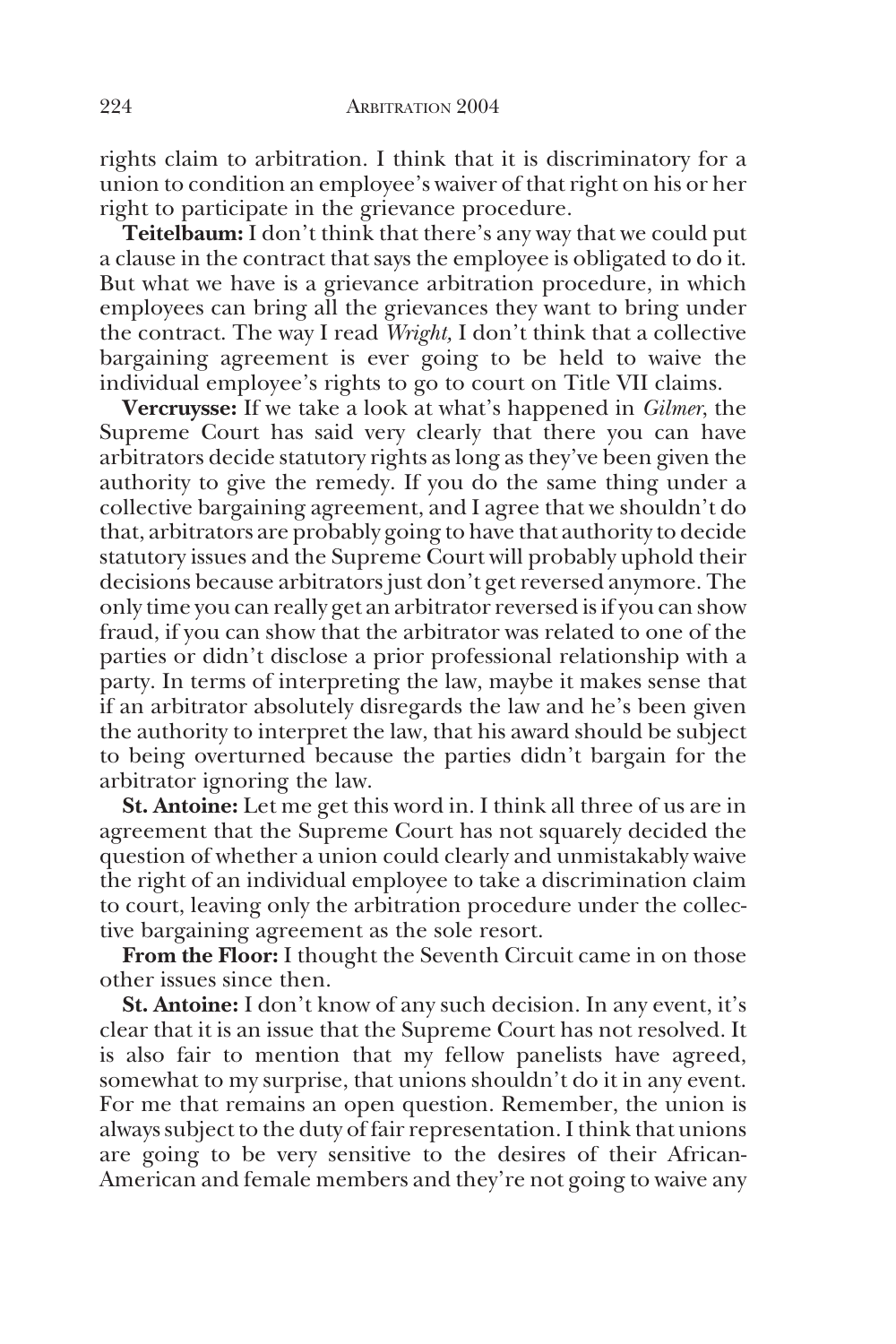such rights without sounding out those important constituencies. I also believe the Supreme Court's original *Alexander v. Gardner-Denver* decision was influenced by the Court's suspicion that the unions of the early 1970s might not be quite as vigorous as they should be in the pursuit of discrimination claims based on race and gender. I think it is rather anomalous that the courts should let an isolated individual employee make an agreement with an employer to waive all those statutory rights but deny a union, with much more equivalent bargaining power, the capacity to do so.

**From the Floor:** The Railway Labor Act, unlike the National Labor Relations Act, does not have a religious objector shield for union security provisions. I have a union shop agreement and a Seventh Day Adventist who does not pay union dues. The union has cited him and asked the company to terminate him, and the company refused to terminate him. The provisions of the union shop bargaining agreement providing for arbitration say that the only question before the arbitrator is whether the employee violated the union shop agreement and if the arbitrator finds that there is a violation of the union shop agreement, the arbitrator is to direct the company to dismiss the employee. Ms. Teitelbaum, what is the loophole in that case, because you're not dealing with just cause. The employee has counsel, the union has brought the action before the arbitrator saying the arbitrator is limited to the interpretation of the union shop agreement

**Teitelbaum:** If I were on the employee's side, I would look for things like a clause that said "anything that's in conflict with federal or state law is void" because that would violate the religious discrimination provision of Title VII.

**From the Floor:** But that would be outside the parameters of the union shop agreement.

**Teitelbaum:** Correct, but if the union shop agreement as applied to this situation is unlawful, that portion of the union shop agreement would be void under any provision that's in conflict with federal or state law.

**St. Antoine:** As arbitrator, I apply that union shop clause and let the parties worry about whether they can get it enforced in court.

**From the Floor:** Would you foresee a situation where motion practice could become very expensive, specifically summary judgment type motions, which essentially could undermine the whole meaning of labor arbitration and that the grievant would have a day in court?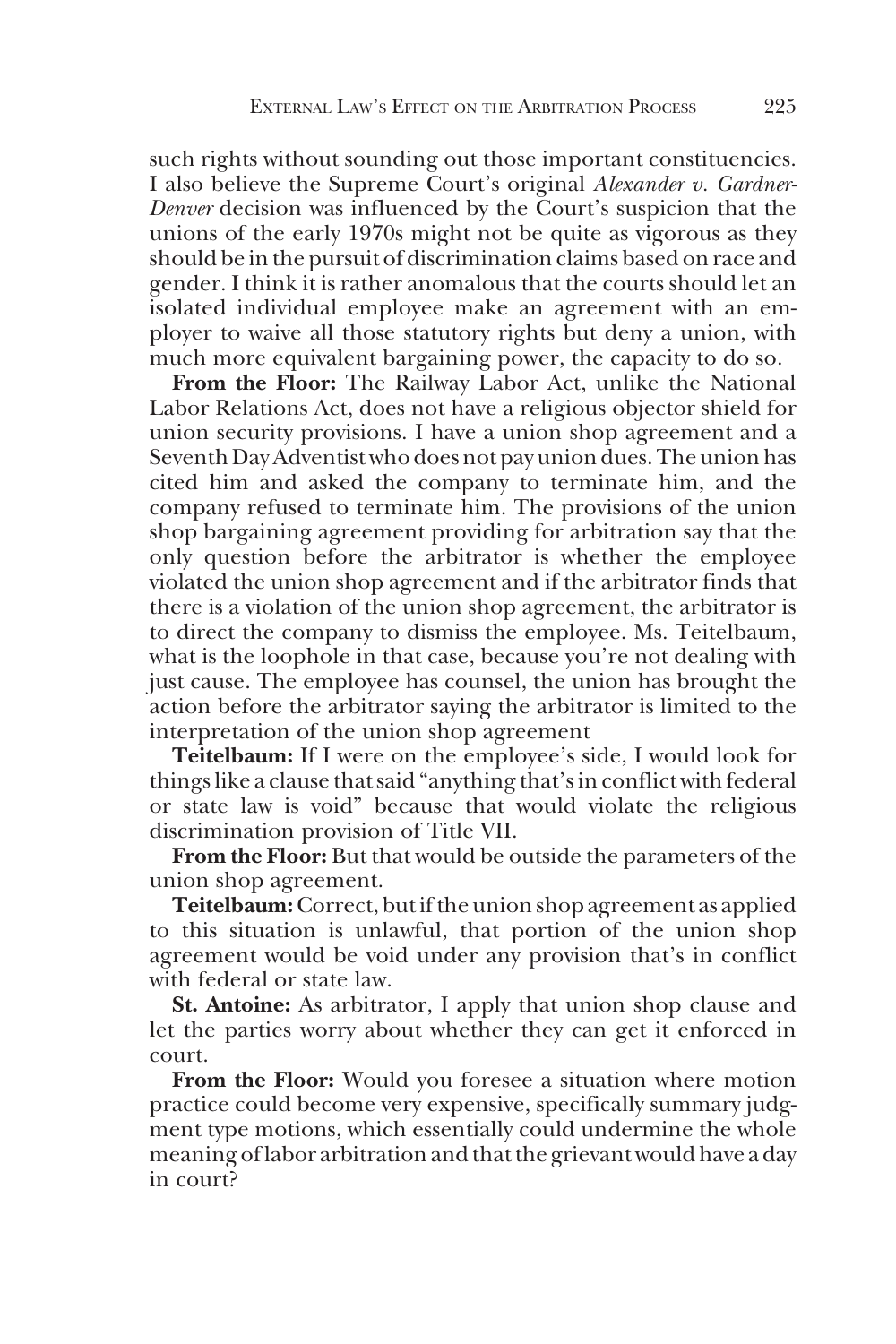**Vercruysse:** That happens time and again in individual arbitration cases. If you do a case before the NASD, for example, involving an employee who works as a salaried employee and you enter into motion practice, it saves both parties a considerable expense if there's no way under the law that the person can proceed. Arbitrators, like judges, are loath to extinguish the right of a plaintiff to proceed to a full trial. So the case has to be very clear for you to be successful in that motion practice. Quite frankly, I think motion practice doesn't undermine arbitration. It reinforces arbitration because the purpose of arbitration is to resolve disputes and this is a way of resolving a dispute in a less expensive while still fair fashion.

**From the Floor:** Do you think it overlegalizes labor arbitration?

**Vercruysse:** It wouldn't overlegalize because you've been asked to apply the law. As an arbitrator of a collective bargaining agreement, you're not asked to apply the law and give legal remedies; you're asked to reinstate employees, maybe give them back pay. You usually don't give them punitive damages or attorneys' fees. If they give you authority to apply the federal or state law, you would have that authority and so you would be asked to do more legalistic things. But, be careful of what you ask for, because you may get it. The point is, if you got new remedial powers, we would start taking a second look at arbitrators' decisions to see if they misapplied the law. I'm conflicted there. I don't like to appeal arbitrators' decisions because arbitration, in my mind, is final and binding. I may threaten to appeal from time to time just to make sure arbitrators know I can be serious. It's just not what should be done in the normal course of events. It would take an extraordinary event, in my mind, to usurp that principle.

**From the Floor:** My sense is, at least with the individual employment arbitration, the claimant walks in pretty well prepared by the attorney to understand that this particular procedure is parallel to that of federal court and indeed they could lose on summary judgment. I think the union might have quite a burden if indeed it would agree to such a provision because I think it's going to be difficult to explain to the grievant that the entire case could be dismissed totally on the record.

**Teitelbaum:** I'm not sure that we will all start doing summary judgment. Usually when you're in court, it's the company trying to do the summary judgment to keep you from the jury. But I agree with Bob. We're going to transform these simple quick arbitrations into complex litigation with expensive discovery. I spend huge